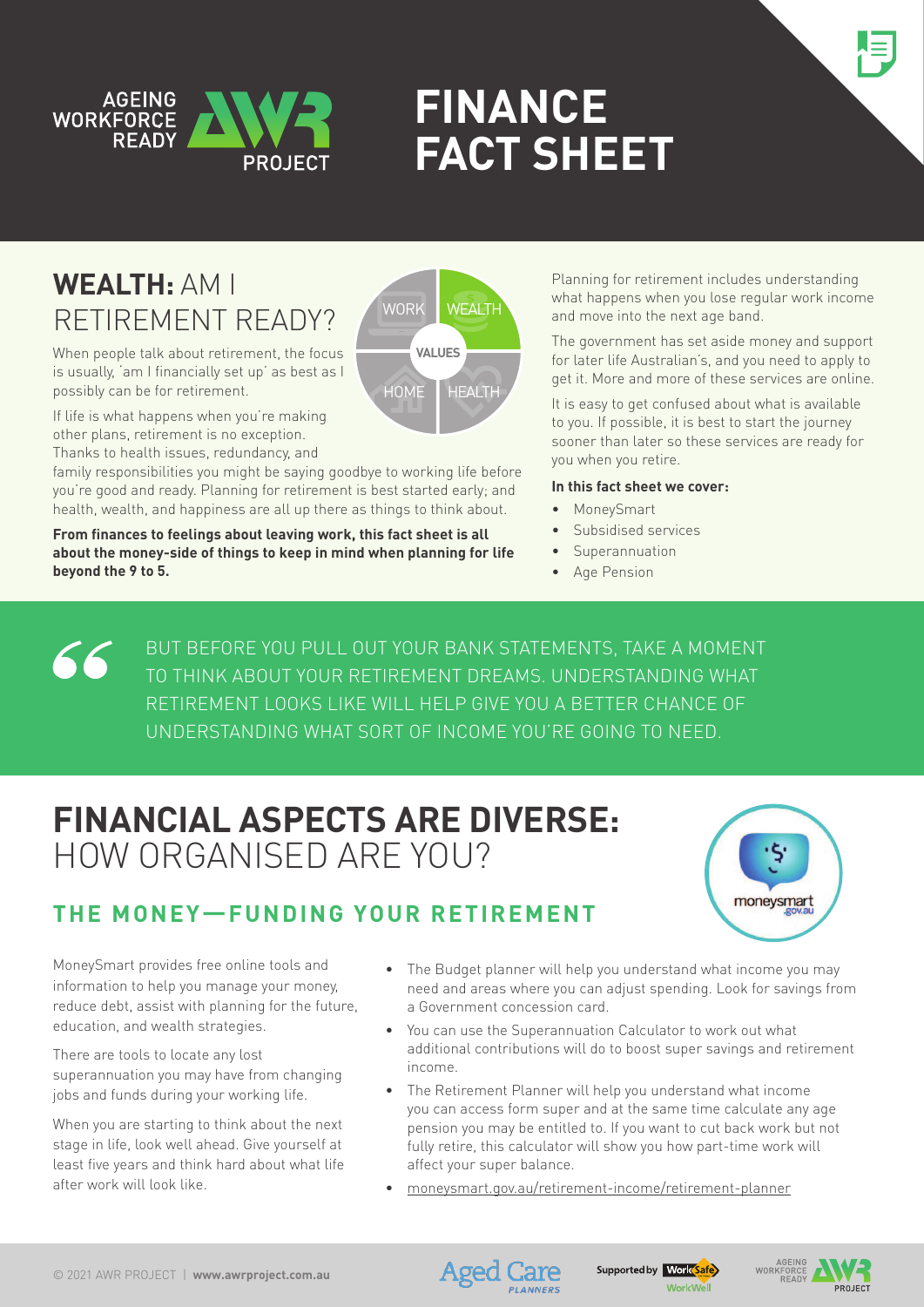## **Getting Started—access subsidised services**

One of the early planning activities is understanding what government subsidised services you are entitled to. If you are a fully self-funded retiree there are also some concessions available for you.

### **Some of the services we recommend you start looking at include:**



#### **myGov is the gateway to a lot of government**

**services.** Getting setup is pretty straightforward, however linking to other services can be a challenge. You can access taxation and Medicare information as well as manage any Centrelink benefits that you may become entitled to. Once you have this set up managing your affairs in the one space becomes quite straight forward: [my.gov.au](https://my.gov.au)



**The Pensioner Concession Card unlocks a huge array of entitlements.** Some of the benefits that this card provides include:

- • Pharmaceutical Benefits Scheme which provides access to cheaper medicine
- Medicare Safety Net bigger refunds to you when your medical costs reach the threshold

Depending on which state you live in you may have access to lower:

- • Utility Bills
- Property and water rates
- Motor vehicle registration
- • Public transport fares

As you approach retirement start getting yourself organised with the application forms so that you are set up if you become eligible for the card. You will need to get Government support such as Age Pension, a Carer payment or Disability Support pension to get this card.

The link will take you to Services Australia and the portal to find what payments and services you may be eligible for: [www.servicesaustralia.](https://www.servicesaustralia.gov.au/individuals/services/centrelink/pensioner-concession-card/what-other-services-and-cards-are-available) [gov.au/individuals/services/centrelink/pensioner-concession-card/what](https://www.servicesaustralia.gov.au/individuals/services/centrelink/pensioner-concession-card/what-other-services-and-cards-are-available)[other-services-and-cards-are-available](https://www.servicesaustralia.gov.au/individuals/services/centrelink/pensioner-concession-card/what-other-services-and-cards-are-available)



#### **Household spending concessions that are available include electricity and**

**water**—making for significant savings for age pensioners.

Each State has its own offers so you will need to check and see what you may be eligible for. The Annual Electricity Concession is calculated at a rate of 17.5% off your usage less any discounts you may already receive plus a daily deduction. There are conditions and additional concessions available if you meet the criteria.

Australia-wide information can be found at: [www.energy.gov.au.](https://www.energy.gov.au) This link will take you to the concessions for Victorians: [www.victorianenergysaver.vic.](https://www.victorianenergysaver.vic.gov.au) [gov.au](https://www.victorianenergysaver.vic.gov.au) get-help-with-your-bills/concessions-and-rebates.



There are points to consider when one partner of a couple is below pension age and the other is eligible.

- For those with a younger spouse, there may be a silver lining when it comes to government entitlements like the Age Pension and the Commonwealth Seniors Health Card.
- The key to this is in the asset test for Centrelink, and how your superannuation savings are setup.
- The outcome depends on your situation, and we recommend crunching the numbers first if you are going to create a 'younger spouse strategy'.
- • This strategy will only work while the younger spouse is below age pension age.



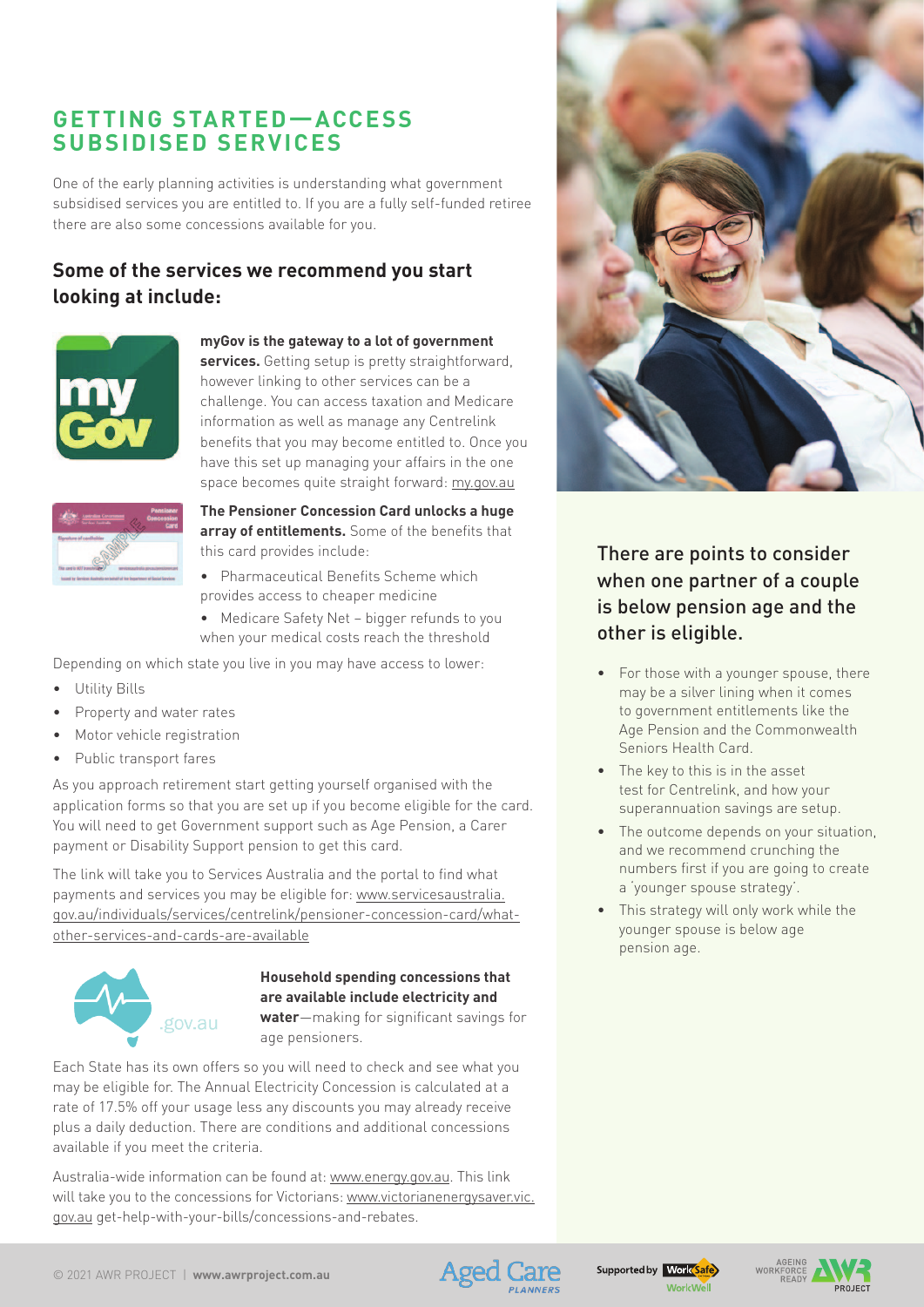## **Will my Super be enough?**

#### K E Y POINTS

**Forecasting how long your savings will last is important for all retirees—not just those planning to retire.**

**If you are retired already, or planning to retire, you can use the same process to assess your financial future.**

**The government sponsored MoneySmart Retirement Planner is an impartial service that will help you assess your financial plans.** 

#### LET'S LOOK AT SOME ANSWERS:

The table below outlines the answer to the question about how much a single or a couple home-owner need to save to retire and have a 'modest' or 'comfortable' retirement. These are the answers offered through the government sponsored MoneySmart website.

Below we go through the thinking behind these results, highlighting some issues for you to consider in your retirement planning.

The chart shows income from superannuation and the age pension to achieve either a modest or comfortable retirement lifestyle.

| <b>SINGLE</b> | <b>SPEND</b><br><b>\$45k</b><br>\$850/week  | LIVE UNTIL<br>90         | YOU NEED<br>\$545k        | <b>RETURN</b><br>6% | <b>COMFORTABLE</b> |
|---------------|---------------------------------------------|--------------------------|---------------------------|---------------------|--------------------|
| <b>SINGLE</b> | <b>SPEND</b><br><b>\$28k</b><br>\$540/week  | <b>I IVE UNTIL</b><br>90 | YOU NEED<br><b>\$50k</b>  | <b>RFTURN</b><br>6% | <b>MODEST</b>      |
| <b>COUPLE</b> | <b>SPEND</b><br><b>\$62k</b><br>\$1200/week | <b>LIVE UNTIL</b><br>90  | YOU NEED<br><b>\$640k</b> | <b>RETURN</b><br>6% | <b>COMFORTABLE</b> |
| <b>COUPLE</b> | <b>SPEND</b><br><b>\$41k</b><br>\$1200/week | <b>LIVE UNTIL</b><br>90  | YOU NEED<br><b>\$35k</b>  | <b>RETURN</b><br>6% | <b>MODEST</b>      |

*Source: Association of Superannuation Funds of Australia Limited (ASFA)*

#### YOUR SPENDING: A COMFORTABLE VS MODEST R e tir e m e n t

The ASFA Retirement Standard: [www.](https://www.superannuation.asn.au/resources/retirement-standard) [superannuation.asn.au/resources/](https://www.superannuation.asn.au/resources/retirement-standard) [retirement-standard](https://www.superannuation.asn.au/resources/retirement-standard) is the go to benchmark

for the likely spending of Australians in later life. The result of a detailed study of the spending of older Australians, the ASFA Retirement Standard delivers an annual spending rate to deliver a 'modest' and 'comfortable' standard of living. If you go to the website: [www.superannuation.asn.au/](https://www.superannuation.asn.au/resources/retirement-standard) [resources/retirement-standard](https://www.superannuation.asn.au/resources/retirement-standard) you can find detailed budget breakdowns, and find out just how they come up with the numbers.

If you are trying to work out how your numbers compare, you may like to use the Moneysmart Budget Planner: [moneysmart.](https://moneysmart.gov.au/budgeting/budget-planner) [gov.au/budgeting/budget-planner](https://moneysmart.gov.au/budgeting/budget-planner) to organise your spending.

While everyone's story is different, and costs vary depending on where you live, the ASFA Retirement Standard is a good place to look to see how your costs compare.

#### WHAT IF I LIVE UNTIL 90?

Life expectancy is expected to rise to 91 for males and 93 for females by 2050, so increased longevity is considered. A National Seniors Australia survey (2015) found that those aged 55-64 underestimated their life expectancy by almost five years.

The MoneySmart calculator suggests you plan to at least 90 years of age.



AGEING<br>WORKFORCE<br>READY

**PPO IECT** 



Supported by Work Safe **WorkWell**